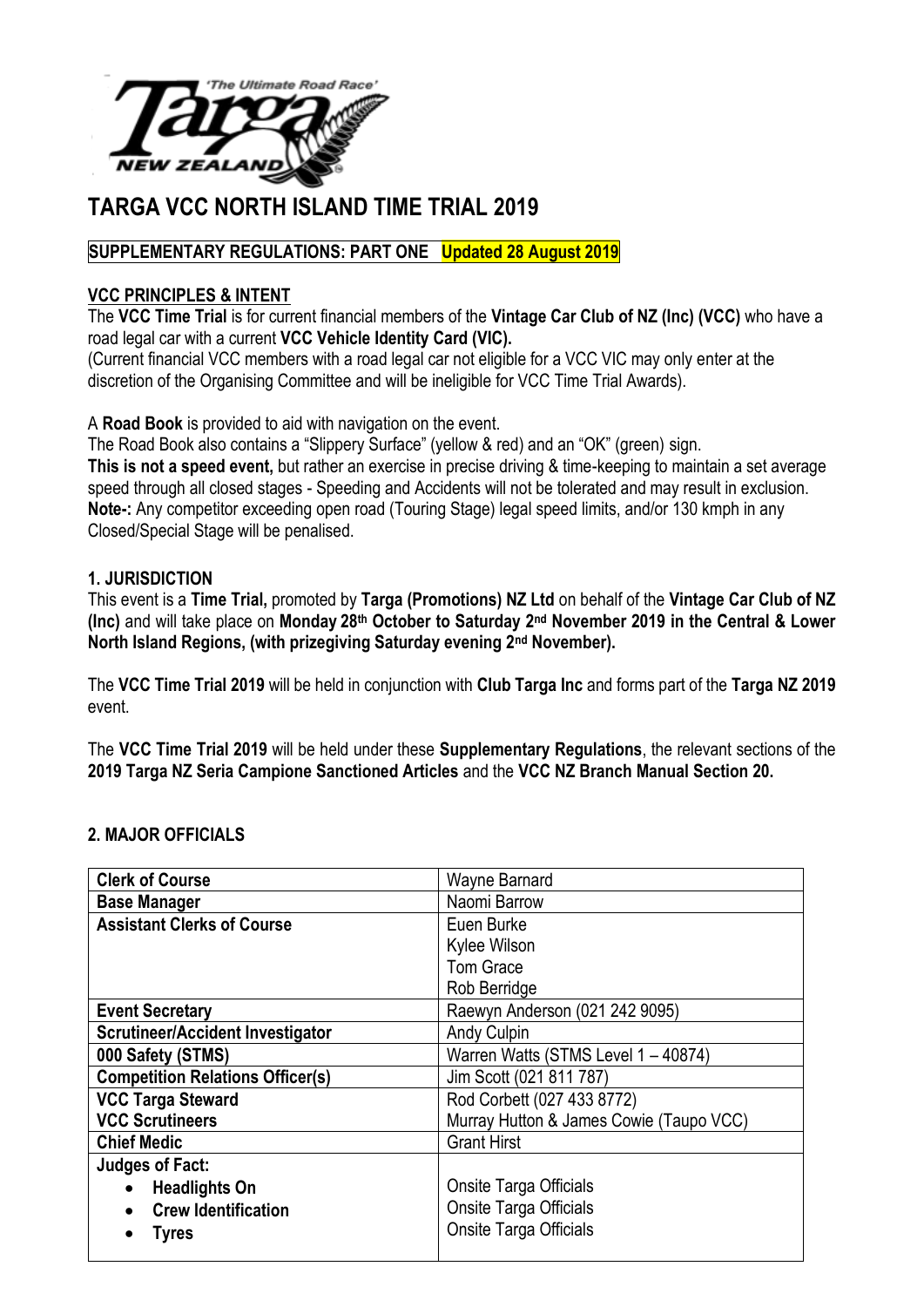| <b>Corner Cutting</b><br>$\bullet$                                | <b>Onsite Targa Officials</b>                 |  |
|-------------------------------------------------------------------|-----------------------------------------------|--|
| <b>Noise &amp; Servicing</b><br>$\bullet$                         | Onsite Targa Officials                        |  |
| 130 kmph Speed in Special Stage<br>$\bullet$                      | <b>Clerk of Course</b>                        |  |
| <b>Organising Committee</b>                                       | Peter Martin, Victoria Main, Raewyn Anderson, |  |
|                                                                   | Trevor Carswell, Naomi Barrow, Wayne Barnard, |  |
|                                                                   | <b>Rod Corbett</b>                            |  |
| <b>VCC NZ Contact</b>                                             | Rod Corbett (027 433 8772)                    |  |
| Address and contact for all matters pertaining to the event are-: |                                               |  |
| VCC Rod Corbett (027 433 8772 rod.corbett88@gmail.com)            |                                               |  |
| Targa Peter Martin (027 452 5643 peter@urg.co.nz)                 |                                               |  |
|                                                                   |                                               |  |

# **3. THE EVENT**

**The VCC Time Trial 2019 is a five (5) day Tarmac Time Trial event consisting of 5 Legs.**

**3.1 Venue:** Targa NZ 2019 starts in **Taupo** & travels through the **Waikato, Taranaki, Hawkes Bay & Manawatu-Whanganui** districts, and finishes in **Palmerston North.**

**3.2 Stages:** There are **31** Special Stages in total. **Leg 1** (Tuesday) has **6 stages, Leg 2** (Wednesday) has **4 stages, Leg 3** (Thursday) has **8 stages, Leg 4** (Friday) has **6 stages,** & **Leg 5** (Saturday) has **7 stages.**

**3.3 Targa Event Running Order:** Targa Competition cars will run first through each Special Stage at nominal 1 min intervals, followed by VCC Time Trial cars at 30 sec intervals, (led by VCC Steward), followed by ETV Recovery & then Targa Tour in convoy. This means that the VCC Time Trial lead car will start each Leg (day), & each Stage, approx. 60 mins (1 hour), after the first Competition car.

**3.4 Length:** Targa NZ 2019 comprises approx. **772.31 km** of Special Stages & approx. **1197.87 km** of Touring Stages.

#### **Updated Event Leg/Day Times for Competition & VCC cars as at 21 August 2019-:**

3.5 Leg 1: Tuesday 29<sup>th</sup> October-: First Competition car starts from Taupo at 8am & finishes in New Plymouth at 5pm, (first VCC Time Trial car will start at approx. 9am & finish at approx. 6pm);

**3.6 Leg 2:** Wednesday 30<sup>th</sup> October-: First Competition car starts from New Plymouth at 8.20am & finishes back in New Plymouth at 6pm, (first VCC Time Trial car will start at approx. 9.20am & finish at approx. 7pm);

**3.7 Leg 3:** Thursday 31st October-: First Competition car starts from New Plymouth at 8.20am & finishes in Whanganui at 5pm, (first VCC Time Trial car will start at approx. 9.20am & finish at approx. 6pm);

**3.8 Leg 4:** Friday 1st November-: First Competition car starts from Whanganui at 8am & finishes in Palmerston North at 5.15pm, (first VCC Time Trial car will start at approx. 9am & finish at approx. 6.15pm);

**3.9 Leg 5:** Saturday 2nd November-: First Competition car starts from Palmerston North at 8.50am & finishes back in Palmerston North at 5.40pm, (first VCC Time Trial car will start at approx. 9.50am & finish at approx. 6.40pm).

**3.10 Service Stops** are as follows-:

**Leg 1:** (Tuesday) - Whakamaru, Wharepapa South, Otorohanga, Marokopa, Mokau & New Plymouth;

**Leg 2:** (Wednesday) - Kaimata, Stratford, Whangamomona & New Plymouth;

**Leg 3:** (Thursday) – Westown Golf Course, Okato, Stratford, Hawera & Whanganui;

**Leg 4:** (Friday) – Waiouru, Taihape, Marton, Hunterville & Palmerston North;

**Leg 5:** (Saturday) – Mangatainoka & Dannevirke.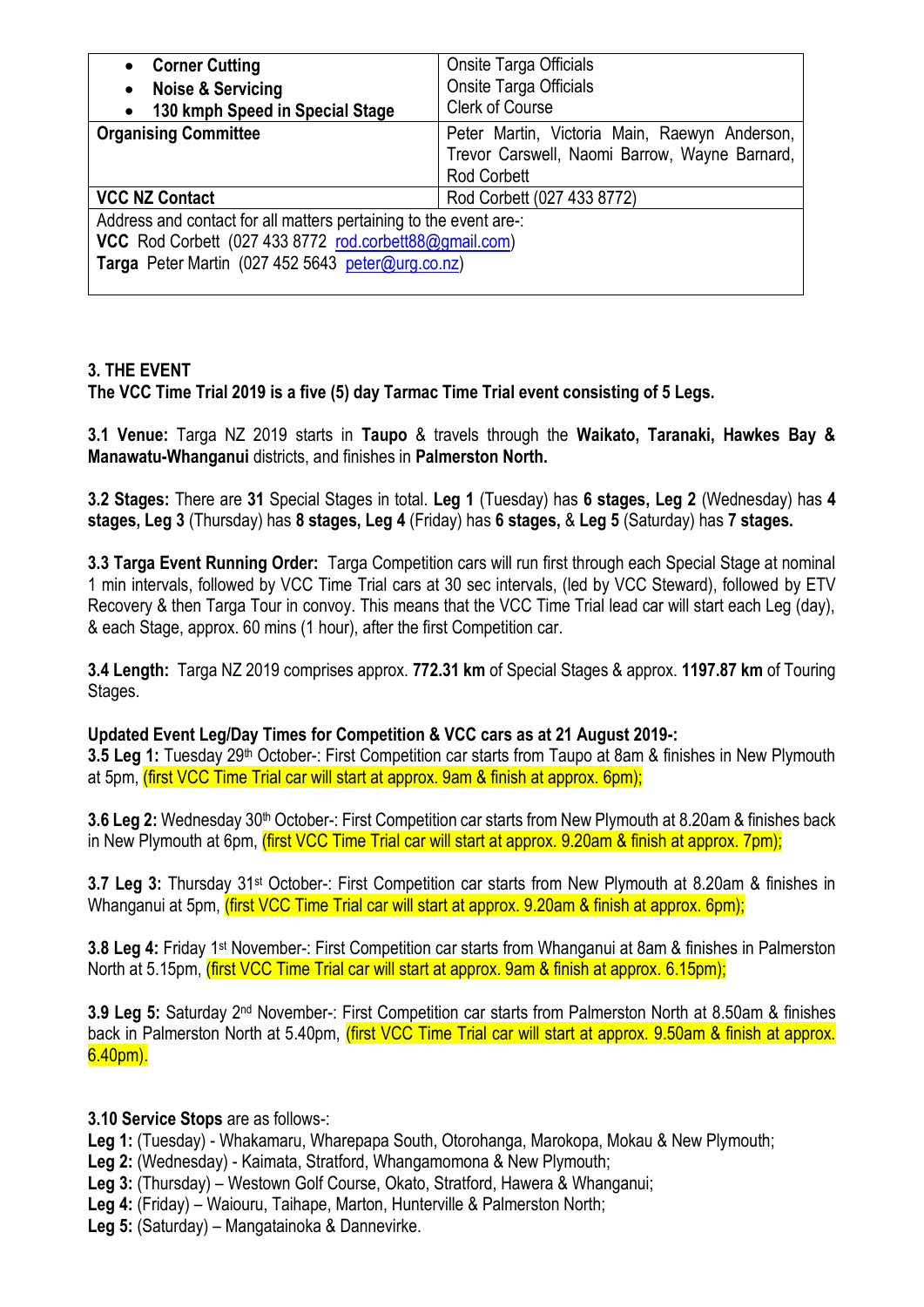**3.11 VCC Time Trial Categories & Special Stage Time Penalties:** There will be one (1) time group category for 2019, however set average speeds for each stage may vary between 55kmph & 75kmph according to the stage. For example, there will be a slower average speed set for tight stages, and a higher average speed set for open, flowing stages.

Penalties will be awarded for arriving early or late at the end of each Special Stage, and/or for arriving early or late at unmarked "split-points" during each stage, based on the average speed time for that stage.

Penalty points for each stage will accumulate daily to determine seeding order for the following leg/day.

The accumulation of all five (5) legs/days penalty points will determine placings for awards first, second & third.

## **4. ENTRIES**

#### **4.1 Entry Fees**

**Refer-:** [www.targa.nz/2019 Events/2019 Event Pricing](http://www.targa.nz/2019%20Events/2019%20Event%20Pricing)

**Note-:** 30% discount of advertised entry fee applies to current VCC members with VCC/VIC eligible cars.

#### **In addition-:**

| Medical Levy of                   | \$550 + GST |
|-----------------------------------|-------------|
| RallySafe GPS tracking and timing | \$375 + GST |

**4.2** Entries open from the publication of these Supplementary Regulations and close at **5:00pm** on **Monday 28th October 2019.**

#### **4.3 Entry Process:**

**Refer-:** [www.targa.nz/2019 Events/Event Regulations/2019 Targa Time Trial Terms & Conditions](http://www.targa.nz/2019%20Events/Event%20Regulations/2019%20Targa%20Time%20Trial%20Terms%20&%20Conditions) Acceptance will be at the discretion of the Organising Committee.

#### **4.4 Number of Starters:**

The maximum number of VCC Time Trial starters will be **50.** Any additional entries received will be placed on the reserve list in order of receipt.

The organisers reserve the right to abandon the main Targa NZ event if less than 40 entries are received at normal closing date.

#### **4.5 Competitor Requirements:**

**(1) Knowledge and Understandings:** In signing the entry forms, Competitors (Entrant and Drivers/Codrivers/Navigators) are deemed to fully understand the VCC NZ Branch Manual and its relevant Sections, particularly Section 20 "Instructions to Rally Organisers".

**Refer-:** [www.vcc.org.nz/resourcesdownloads](http://www.vcc.org.nz/resourcesdownloads) (Quick Download Links – Download Branch Manual).

**(2) VCC & Driver Licence Requirements:** Both Driver & Co-driver/Navigator shall be current financial members of the VCC and hold a current full NZ Civil Driver Licence or overseas equivalent.

#### **5. ELIGIBLE VEHICLES**

**5.1 Compliance:** All vehicles must be New Zealand road legal and comply with the requirements of the VCC with a current VIC & minimum Third Party Insurance, (proof of which will be required at Documentation). (Current financial VCC members with a road legal car not eligible for a VCC VIC may only enter at the discretion of the Organising Committee).

All vehicles must have a crew of two persons – Driver & Co-driver/Navigator. Passengers are not permitted.

**5.2 Safety/Recovery:** All vehicles must have securely mounted a First aid kit, Reflective safety warning triangle, Tow rope/strop (preferably with clearly visible/identified towing eyes/straps front & rear), Fire extinguisher (minimum 1kg within reach of driver/co-driver, preferably with two (2) metal quick-release retaining straps), and Battery with "live" terminal covered.

**All vehicles must have a thorough mechanical check prior to this event,** especially Tyres, Brakes & Fluids.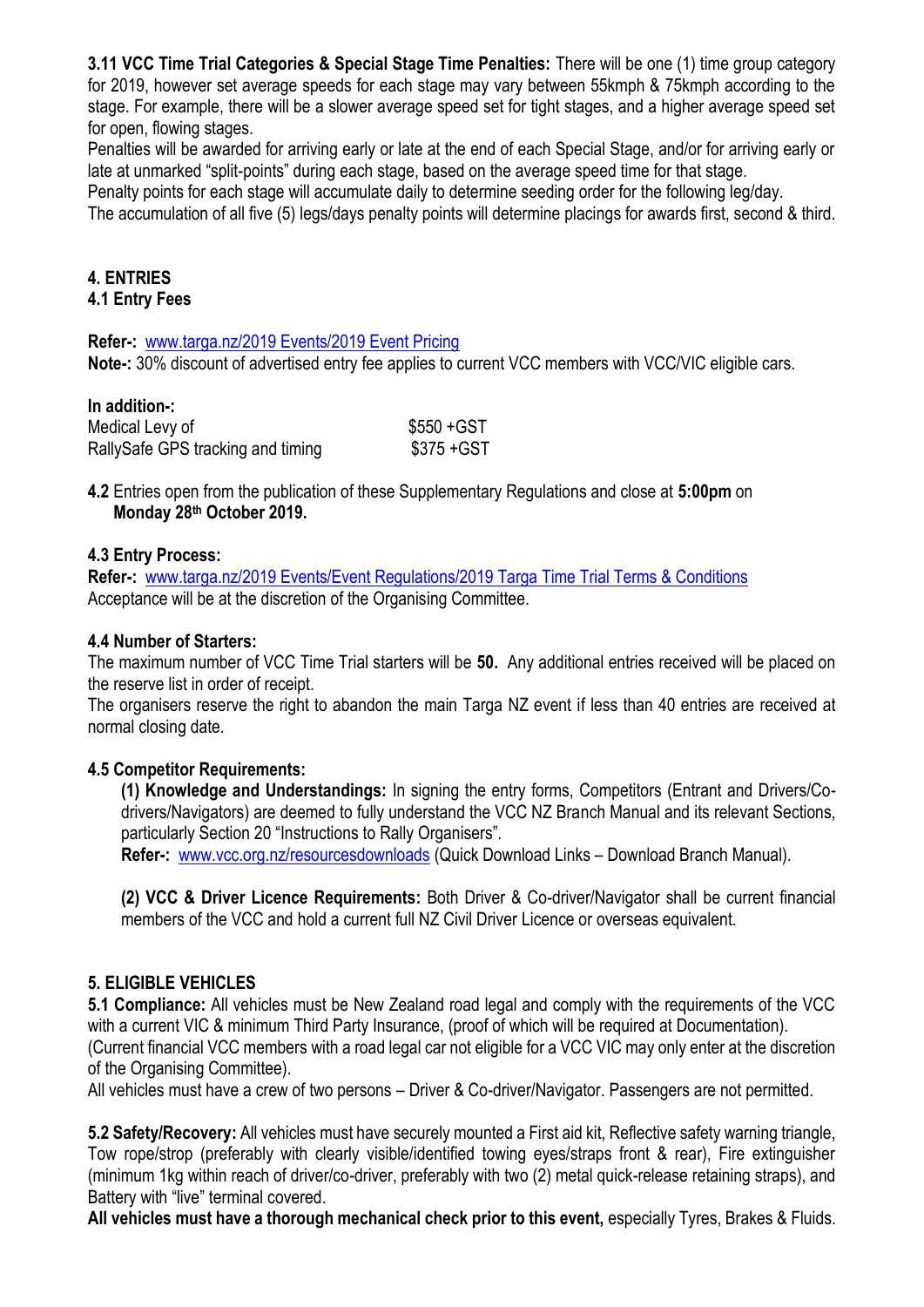**5.3 Sensible Safety:** This is not a speed event, however crash helmets, fire resistant overalls, underwear, socks, gloves and leather shoes are strongly recommended for closed road Special Stages.

- For cars fitted with roll protection, crash helmets **must** be worn on all closed road Special Stages.
- For cars with a full safety harness fitted, a HANS device is strongly recommended.

**5.4 Headlights, Daytime or Auxiliary Driving Lights:** Must be constantly illuminated on low beam in all Special Stages.

**5.5 Tyres:** Tyres must be suitable for legal road use for the entire event.

**5.6 RallySafe GPS:** 'RallySafe' tracking and timing technology will be used for this event.

Your vehicle must be fitted with an operational RallySafe unit which must also be switched on from Scrutineering through until the end of the event. Failure to comply will incur a penalty as set out in the 2019 Targa NZ Seria Campione Sanctioned Series Articles Art 16.2.20.

An overview of the RallySafe system (which also provides significant safety benefits), can be found on [www.rallysafe.com.au](http://www.rallysafe.com.au/)

RallySafe NZ will hire to VCC Time Trial entrants and install in their car, all necessary fittings including display unit, suction cup, connector and 3 in 1 antenna (which sits on top of the unit), for NZ\$50 per car.

In addition, **a power cable** costing \$32 for a 3 mtr lead or \$40 for a 5 mtr lead **must be purchased and fitted (with an in-line 5 amp fuse), to all vehicles prior to the event.**

Total fittings hire & power cable fee (including GST), is either NZ\$82 for fittings hire + 3 mtr power cable or NZ\$90 for fittings hire + 5 mtr power cable.

Those entrants from 2018 who already have a power cable fitted to their car need only pay the NZ\$50 hire fee. (Please note that the above costs are in addition to RallySafe access fee of \$375+GST paid with entry fee).

RallySafe BNZ bank account for payment of fittings hire & power cable order (prior to dispatch), is named **RS1NZ**, account number-: **02-0719-0007924-00** 

Please include "Your Name" in Particulars, "Targa VCC" in Code & "Time Trial" as Reference.

Email Buck Buchanan [buck@rallysafe.com.au](mailto:buck@rallysafe.com.au) confirming payment of order along with delivery address for your power cable.

For further information call Buck on 027 497 5675.

#### **NOTE: Please make sure that you have ordered, paid for fittings hire & power cable (and received it), at least four weeks prior to the event.**

RallySafe NZ will install all necessary fittings (excluding power cable already fitted), following Scrutineering in Taupo.

**5.7 Competitors:** VCC Time Trial vehicles will be in one class for 2019.

# **6. SCRUTINEERING, DOCUMENTATION AND DRIVERS BRIEFING**

**Competitors must present their car for Scrutineering and checking of all safety equipment, current vehicle registration & WOF, prior to Documentation.**

**6.1 Scrutineering & RallySafe Installation** will take place on-:

# **1. Sunday 27th October 2019 – Recommended for all VCC Time Trial Entrants**

- **Venue: Taupo VCC Clubrooms,** Hickling Park, AC Baths Avenue, Taupo
- **Time: 2:00pm – 5:00pm**

# **2. Monday 28th October 2019 – For those unable to attend Sunday afternoon at Taupo VCC Clubrooms**

- **Venue: Taupo** Great Lake Centre, 5 Story Place, Taupo
- **Time: 9:00am – 1:00pm**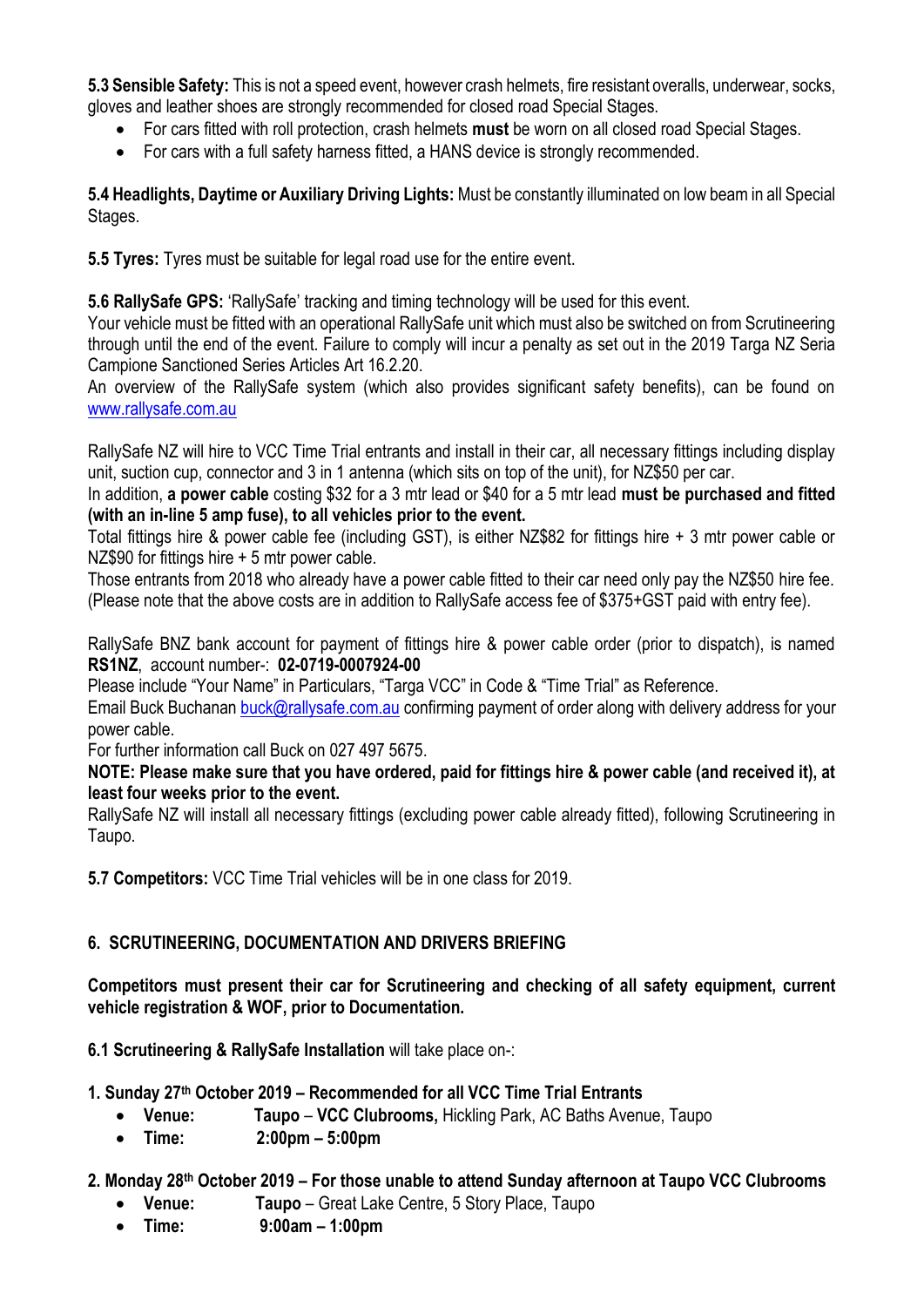You must complete Scrutineering within these time slots unless arranged prior with the Targa VCC Steward. **All Crews must attend Scrutineering and cannot go directly to Documentation.**

**6.2 Documentation** will take place on **Monday 28th October 2019**

- **Venue: Taupo** Great Lake Centre, 5 Story Place, Taupo
- **Time: 9.00am to 1.00pm**

**Both Driver & Co-Driver must attend Documentation for the checking of current full Civil Driver Licence, VCC Membership & Vehicle Identity Card, minimum Third Party Insurance and Next of Kin details.**

**6.3 VCC Time Trial Briefing (Compulsory for both Driver & Co-Driver)** will be on **Monday 28th October 2019**

- **Venue: Taupo**  Great Lakes Centre, 5 Story Place, Taupo
- **Time: 2.30pm**

## **7. OFFICIALS IDENTIFICATION**

Officials of the event will be identified as detailed below.

| (a) Marshals         | Fluoro orange "Targa New Zealand" vest        |
|----------------------|-----------------------------------------------|
| (b) Stage Post Chief | Fluoro <b>orange</b> "Targa New Zealand" vest |
| $(c)$ CRO            | Fluoro blue "CRO" vest & a blue CRO cap       |
| (d) Scrutineers      | Fluoro yellow vest                            |

## **8. OFFICIAL BULLETINS**

Official Bulletins may be issued in accordance with provisions of the National Sporting Code.

# **9. SECRETARIAT, CRO & VCC STEWARD SCHEDULE**

The Official Notice Board will be positioned with the Secretariat unless otherwise stated. Please note that the VCC Steward may be called away, so please see the CRO if the VCC Steward is not in attendance.

#### **Secretariat (Official Notice Board), CRO & VCC Steward will be located at the Start, Lunch Service and End of each day.**

# **10. START ORDER, SEEDING & RESULTS**

**10.1 Provisional Start Order:** Will be published on the Targa NZ Website [www.targa.nz](http://www.targa.nz/) no later than two days before the start of the event, and also on the Official Notice Board at the start of the event.

All VCC competitors will be seeded on merit according to previous Targa VCC Time Trial results &/or previous time trial experience. New Time Trial entrants for 2019 are encouraged to advise the VCC Steward of previous time trial experience to assist with seeding & ensure an appropriate start position. (A yellow start order sticker will be affixed to each car windscreen at Scrutineering).

**10.2 Results:** Progressive results will be available on [www.chrissport.co.nz](http://www.chrissport.co.nz/)

**10.3 Provisional Results:** Will be posted on the Official Notice Board at The Square, Palmerston North on **Saturday 2nd November, after the last car finishes.**

**10.4 Reseeding During Event:** VCC Time Trial start order will be reseeded daily based on the previous day's results, (via yellow windscreen stickers). Those with the least time penalty points (most accurate timekeepers), will run at the back of the Time Trial field, forward to competitors with most time penalty points (least accurate timekeepers), who will run behind the VCC Steward's car.